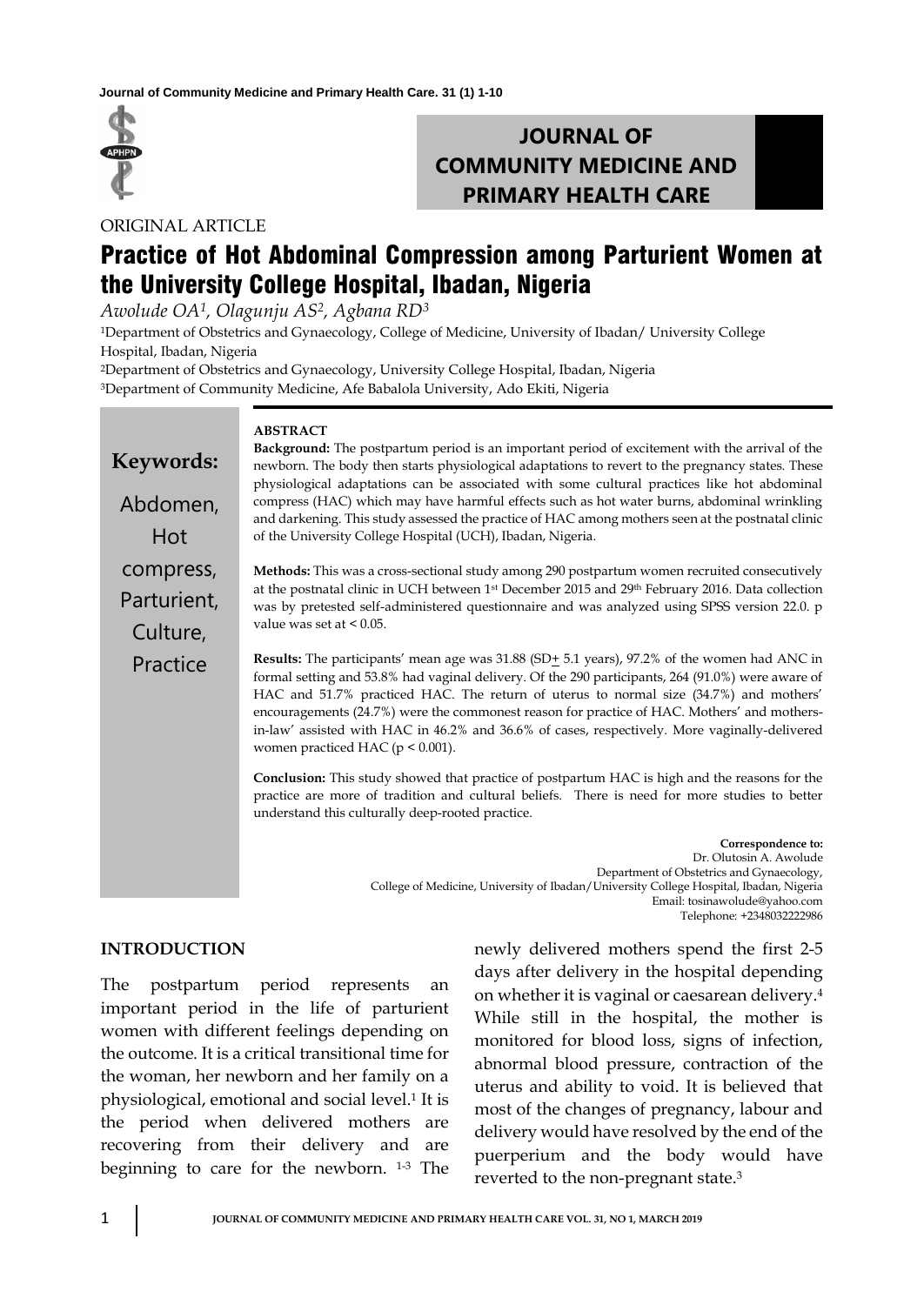One of such physiological puerperal changes is uterine involution. The uterus which weighs over 1000g immediately after delivery undergoes physiological process of involution to return to pre-pregnancy size of about 50g by the end of puerperium. This process is physiologically facilitated in mothers by oxytocin release in response to stimuli like suckling by the babies in mothers that breastfeed.<sup>5</sup> The oxytocin, in addition to promoting milk let-down, enhances myometrial contractions that help maintain uterine muscle tones facilitating involution. Uterine involution occurs in a decreasing logarithmic scale with the greatest change occurring during the first 30 days of delivery and later, the involution decreases steadily till the end of puerperum.<sup>5</sup> The rate of involution depends on several factors such as nutrition of the mother and if the mother is breastfeeding a baby or not.<sup>5</sup> The process is completed in about four weeks in mothers that breastfeed and about six weeks in non-breastfeeding mothers.<sup>4</sup>

However, the puerperal period can be one of the most medically neglected periods that receives relatively less attention than pregnancy and delivery with resultants increased contributions to maternal morbidities and mortalities. <sup>6, 7</sup> There can be a mixture of care between traditional and modern care, with some parturient women operating at the traditional end, others at the modern end, with the majority somewhere in between. <sup>8</sup> Many studies have described traditional beliefs and practices surrounding childbearing. 9, 10 While some traditional practices are beneficial to the mother and baby, some other practices are not. Certain practices that are considered beneficial and culturally acceptable or with symbolic importance to local people, but which may be harmful are associated with the puerperal period.<sup>6</sup> These traditional practices and home remedies are often promoted by grandmothers, village

healers, midwives, community leaders and medical quacks.6, 8

One of such practices is hot compress, a practice in which a soft, absorbent cloth folded into several layers, dipped in hot water, barely wrung out is placed on the part to be treated. <sup>11</sup> It is aimed at promoting local pain relief and muscular relaxation.<sup>6</sup> It is otherwise referred to as hot fomentation. A specific practice of this procedure in obstetrics is Hot Abdominal Compress (HAC) in which the hot compress is on the abdomen or caesarean section site of delivered mothers to encourage uterine involution.<sup>10</sup> This widely practiced postpartum procedure has been described to be associated with conditions like wrinkling of the skin, burns injury to the skin, darkening of the skin, and surgical site infection which would cause wound break down thus, increasing maternal morbidity and mortality.<sup>6</sup> Hot abdominal compress has also been associated with erythema and blisters of the skin of the abdomen and unwanted masking of pain which can delay diagnosis and treatment of other puerperal problems like pelvic infection which pain might be one of the earliest symptoms.<sup>6</sup>

In Nigeria and other low and middle-income countries (LMIC), illiteracy, poverty, native customs and cultural beliefs with paucity of health care facilities and personnel compound the problems of the postpartum period in women. These might promote cultural practices that have no medical benefits in these women.<sup>12</sup> Antenatal care (ANC) period represents one way of overcoming these harmful practices by incorporating ways to prevent these practices into counselling sessions for expectant mothers. The antenatal care is a holistic, systematic, and evidencebased approach to care during pregnancy with the target of ensuring the well-being of the woman and fetus in pregnancy, delivery and puerperium by enhancing women's positive posture towards childbirth, postpartum care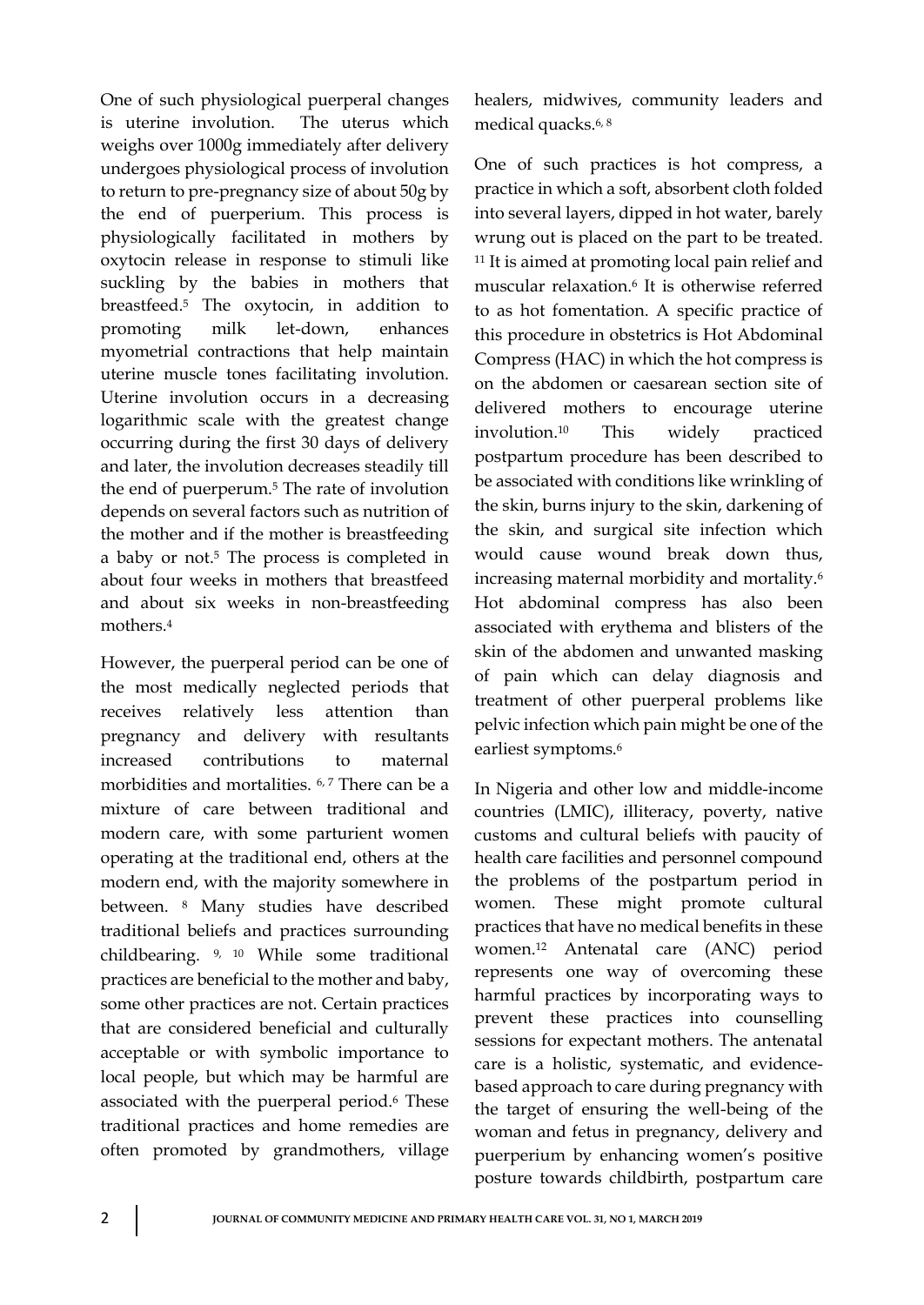and safe starting point for the new born child.<sup>13</sup> However, in most LMIC of the world, antenatal clinics where a number of these preventive practices with sound scientific evidences are taught and demonstrated to mothers are poorly attended by pregnant women.<sup>14</sup> This leaves many of the pregnant women to be taught by their mothers, mothers-in-law, and peers using culturally handed-down practices with no scientific evidence. The implication of this is the negative effects on efforts at reducing the high maternal morbidity associated with such highly prevalent but poorly researched unorthodox postpartum practices like HAC.

Thus, this study aimed to further study the practice of this age-long, traditional and culturally deep hot abdominal compress (HAC) of postpartum women in a tertiary health facility in Ibadan, a South West city in Nigeria to add to the limited global data on the subject that might improve the quality of maternity care in our environment.

## **METHODOLOGY**

This was a cross-sectional study conducted at the postnatal clinic of University College Hospital (UCH), Ibadan, Oyo state, Nigeria, a tertiary and referral centre for other tertiary, general, cottage, primary and private hospitals in the state and other parts of Nigeria. The study participants were women presenting for postnatal care at the hospital six weeks postdelivery. These participating mothers included women who had deliveries in UCH irrespective of where the antenatal care took place. Such participants included women who had their antenatal care in UCH and delivered in UCH, women who delivered in UCH following emergency presentation without prior antenatal care in UCH and women presenting for postnatal care in UCH with prior antenatal care in UCH but delivered outside UCH. Consecutive consenting participants from these eligible parturient had self-administered questionnaire until the precalculated sample size of 300, based on the

anticipated number of parturient expected in the postnatal clinic over 3 months reviewing the previous year's record, was reached between 1st December 2015 and 29th February 2016. Trained research assistants aided where necessary.

The questionnaire was pre-tested in the maternity unit of a secondary level of health care about 2km away from UCH. Information collected included age, occupation, tribe, educational status, religion, marital status, parity, booking status, mode of delivery, place of delivery, awareness and practice of hot compress and reasons for/for not practicing hot compress.

The data was entered and analyzed by descriptive and inferential statistics using statistical software (SPSS) version 22.0. The chi-square test was applied for comparison of proportions and for evaluating associations of categorical variables in contingency tables. Statistical significance was set at p-value < 0.05.

This study was approved by Oyo State Research and Ethics committee as part of study assessing covert contraceptive and postpartum hot abdominal compress use and written informed consent was obtained from each of the participants. The privacy/confidentiality of the patients was maintained, as well as anonymity throughout the study and even after concluding the study.

# **RESULTS**

A total of 290 of the 300 questionnaires administered were found suitable for analysis (96.7% response rate). The mean age of the respondents was 31.88+5.1 years with majority, 211 (72.8%) between 26–35 years. One hundred and three (35.5%) of the respondents were first degree holders. The educational distribution of the respondents is as shown in Table 1. Two hundred and eightysix (98.6%) of the respondents were married and 120 (41.4%) were civil servants. Other occupations are as shown in Table1. The parity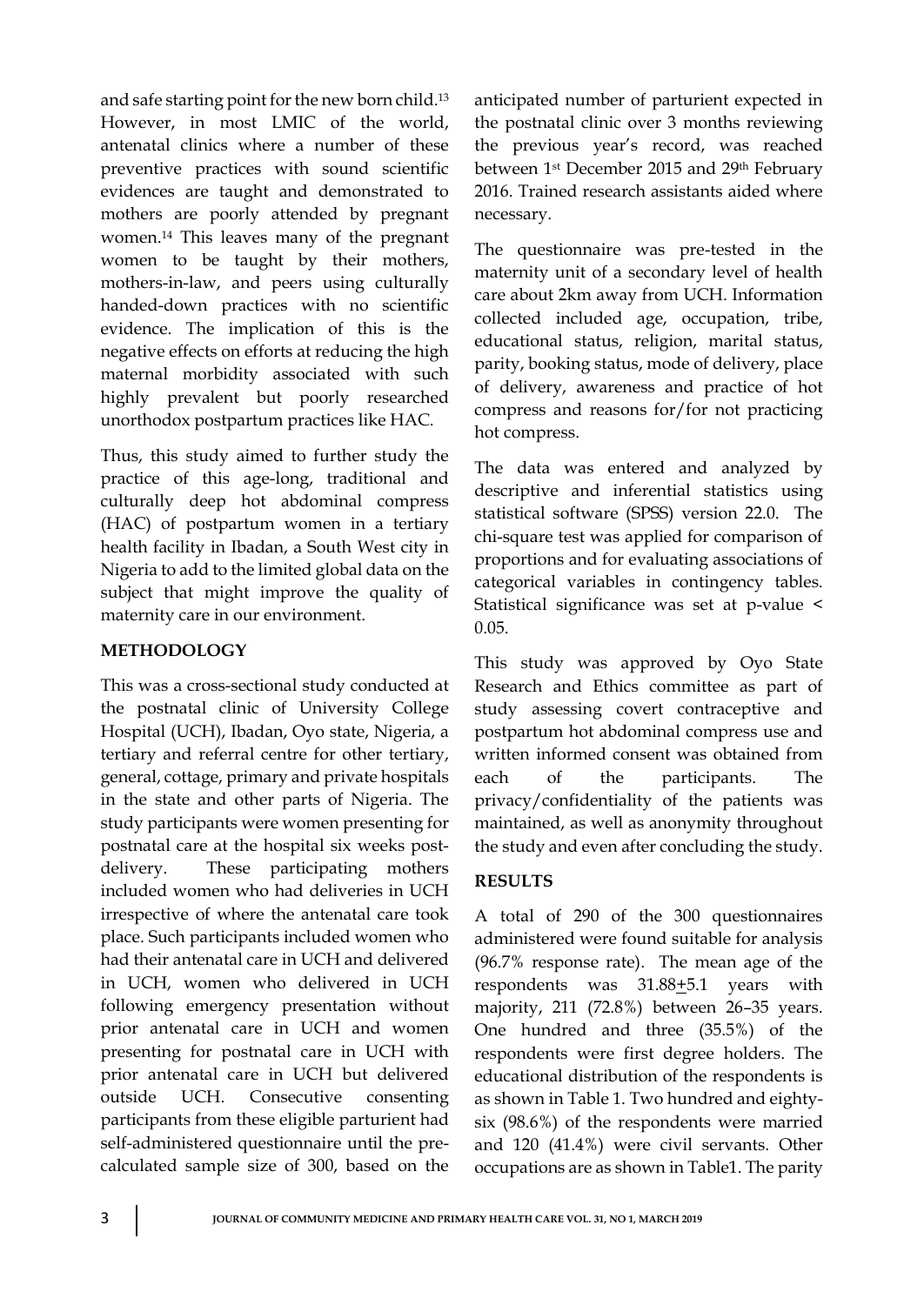of the respondents ranged from 1 to 6 with a mode of 2. One hundred and eighty (62.1%) of the respondents had their antenatal care at a general hospital but were referred to the tertiary facility (UCH) for management of pregnancy complications. Only 102 (35.2%) of respondents primarily booked at UCH (Tertiary hospital). Vaginal delivery was the most common mode of delivery and occurred in 156 (53.8%) of the respondents, emergency caesarean section occurred in 79 (27.2%) while elective caesarean section occurred in 55 (19.0%) of them.

Two hundred and sixty-four (91.0%) of respondents were aware of hot abdominal compression while 150 (51.7%) of the respondents practiced HAC. This figure will represent 56.8% of those aware of the practice of HAC (150/264). Fifty- two (34.7%) of the respondents that practiced HAC did so because of the believe that it helps the uterus to return to normal size, while 37 (24.7%) did it because their mothers encouraged them to do it, 19 (12.8%) did it as a family tradition, 18 (12.0%) because it is believed to help flattened out the abdomen, 14 (9.2%) because it is believed to help with the lochia flow and 8 (5.3%) believed it has some pain relief advantage. Among the respondents that practiced HAC, assistance was rendered by their mothers 69 (46.2%), mother-in-law 55 (36.6%) while in 26 (17.2%) of them HAC was self-performed (Table 2). For those who did not practice HAC, the fear of abdominal darkening was the commonest reason in 60 (52.6%), abdominal wrinkling in 42 (36.8%), and fear of physical abdominal injuries like burns in 6 (5.3%) while another 6 (5.3%) had no reason.

Bivariate analysis to determine the association between practice of HAC and sociodemographic and obstetric variables showed that age ( $p=0.366$ ) occupation ( $p=0.375$ ),

|                                     |  | Table 1: Socio-demographic and obstetric |  |  |  |  |
|-------------------------------------|--|------------------------------------------|--|--|--|--|
| characteristics of parturient women |  |                                          |  |  |  |  |

| Variable                           | characteristics of parturient women<br>Frequency (n=290) | Percent |
|------------------------------------|----------------------------------------------------------|---------|
| Age                                |                                                          |         |
| $\leq$ 25                          | 17                                                       | 5.9     |
| 26-35                              | 211                                                      | 72.8    |
| 36-45                              | 60                                                       | 20.7    |
| $\geq 46$                          | $\overline{2}$                                           | 0.7     |
| (Mean Age = $31.88 \pm 5.1$ years) |                                                          |         |
| Occupation                         |                                                          |         |
| Student                            | 16                                                       | 5.5     |
| Housewife                          | 25                                                       | 8.6     |
| Trader                             | 76                                                       | 26.2    |
| Civil servant                      | 120                                                      | 41.4    |
| Others                             | 53                                                       | 18.3    |
| Religion                           |                                                          |         |
| Christianity                       | 226                                                      | 77.9    |
| Islam                              | 64                                                       | 22.1    |
| <b>Level of Education</b>          |                                                          |         |
| Primary                            | 6                                                        | 2.1     |
| Secondary                          | 31                                                       | 10.7    |
| Tertiary                           | 253                                                      | 87.2    |
| <b>Marital</b> status              |                                                          |         |
| Married                            | 286                                                      | 98.6    |
| Not married                        | 4                                                        | 1.4     |
| Tribe                              |                                                          |         |
| Yoruba                             | 254                                                      | 87.6    |
| Igbo                               | 20                                                       | 6.9     |
| Bini                               | 12                                                       | 4.1     |
| Hausa                              | 4                                                        | 1.4     |
| Parity                             |                                                          |         |
| 1                                  | 66                                                       | 22.8    |
| $2-4$                              | 217                                                      | 74.8    |
| ≥5                                 | 7                                                        | 2.4     |
| Modal Parity = 2                   |                                                          |         |
| <b>Place of Antenatal Care</b>     |                                                          |         |
| Non-formal                         |                                                          |         |
| <b>Mission Home</b>                | 6                                                        | 2.1     |
| <b>Traditional Birth Attendant</b> | 2                                                        | 0.7     |
| Formal                             |                                                          |         |
| General Hospital                   | 180                                                      | 62.1    |
| Tertiary Hospital                  | 102                                                      | 35.2    |
| <b>Mode of Delivery</b>            |                                                          |         |
| Vaginal Delivery                   | 156                                                      | 53.8    |
| <b>Caesarean Delivery</b>          |                                                          |         |
| <b>Emergency Caesarean Section</b> | 79                                                       | 27.2    |
| <b>Elective Caesarean Section</b>  | 55                                                       | 19.0    |

religion ( $p=0.412$ ), education ( $p=0.087$ ), tribe  $(0.067)$ , parity  $(p=0.296)$  and place of ANC (p=0.335) of the parturient women were not associated with practice of HAC. The mode of delivery, however, showed statistically significant influence on the practice of HAC as women who had vaginal delivery 120 (76.9%)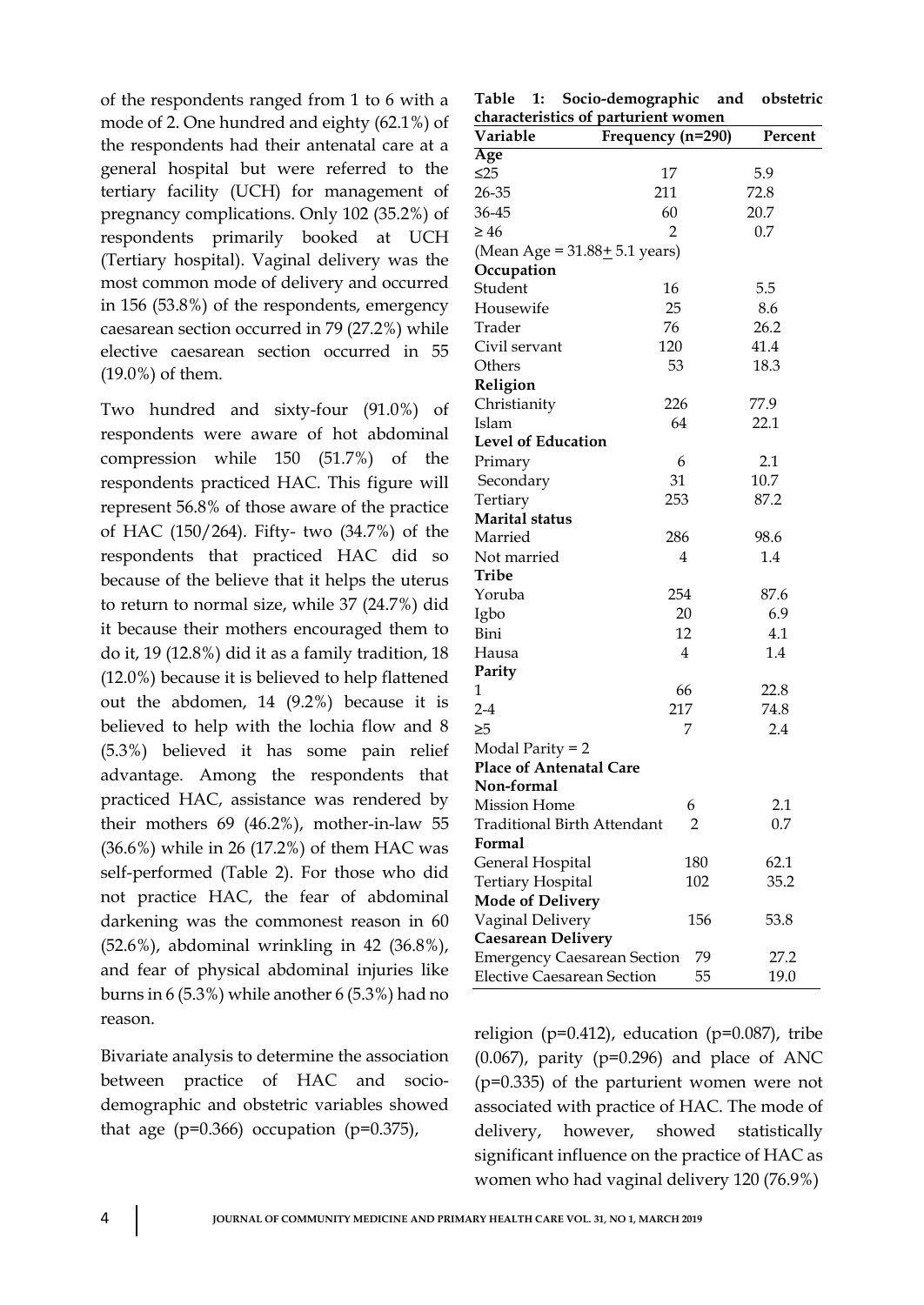| <b>Variables</b>                               | Frequency      | Percent |  |  |
|------------------------------------------------|----------------|---------|--|--|
| Awareness of HAC (n=290)                       |                |         |  |  |
| Aware                                          | 264            | 91.0    |  |  |
| Not aware                                      | 26             | 9.0     |  |  |
| Practice of HAC (n=290)                        |                |         |  |  |
| Yes                                            | 150            | 51.7    |  |  |
| N <sub>o</sub>                                 | 140            | 48.3    |  |  |
| Reasons for Practicing HAC (n=150)             |                |         |  |  |
| Helps womb to return to normal size            | 52             | 34.7    |  |  |
| Mother encouraged me                           | 37             | 24.7    |  |  |
| It is a family tradition                       | 19             | 12.8    |  |  |
| Abdomen flattened out                          | 18             | 12.0    |  |  |
| Plenty blood got drained through the vagina    | 14             | 9.2     |  |  |
| It helped relief abdominal pain after delivery | 8              | 5.3     |  |  |
| Other Benefits                                 | $\overline{2}$ | 1.3     |  |  |
| Assistance with Practice of HAC (n=150)        |                |         |  |  |
| Mother                                         | 69             | 46.2    |  |  |
| Mother-in-law                                  | 55             | 36.6    |  |  |
| Self                                           | 26             | 17.2    |  |  |
| Reasons for not Practicing HAC (n=140)         |                |         |  |  |
| Increased darkening of the skin                | 60             | 42.9    |  |  |
| Abdominal Wrinkling                            | 42             | 30.0    |  |  |
| Not Aware of HAC                               | 26             | 18.6    |  |  |
| Physical Abdominal Injuries like burns         | 6              | 4.3     |  |  |
| No reason                                      | 6              | 4.3     |  |  |

**Table 2: Respondents' practice of Hot Abdominal Compress**

significantly practiced HAC more than those who emergency 20 (25.3%) or elective 10 (18.2%) Caesarean Section (p<0.001). (Table 3)

### **DISCUSSION**

Postpartum practices are many and vary geographically. Some can be beneficial, some innocuous while some are harmful. While the beneficial ones deserve continuation through promotion by counselling, the harmful ones should be discouraged. Understanding such traditional beliefs and practices of individuals, families, and society served by health care professionals is important.<sup>15</sup> Hot abdominal compress (HAC) is an example of common traditionally hinged postpartum practice in Nigeria with, unfortunately, no clinical benefits and should be discouraged. It is an old tradition used to aid anterior abdominal muscle tone and lochia drainage <sup>5</sup> though, there is no evidence to support this.

In this study, majority of the women interviewed were aware of HAC with half of them practicing it. This proportion of parturient practicing HAC in this study is lower than the 80.2% postpartum women who practiced HAC in a study on postpartum practice of parturient women in Enugu, South East Nigeria.<sup>6</sup>

This might be due to differences in the educational attainments, especially tertiary education of the respondents from the two studies. In the Enugu study, 2.4% of the respondents had no formal education and only 28.6% had tertiary education compared with respondents with 100% formal education and 87.2% with tertiary education in our study. Also, the temporal time difference between the two studies can contribute to this difference. This educational status might also be an important factor responsible for most of the respondents in this study seeking maternity care at secondary and tertiary health institutions.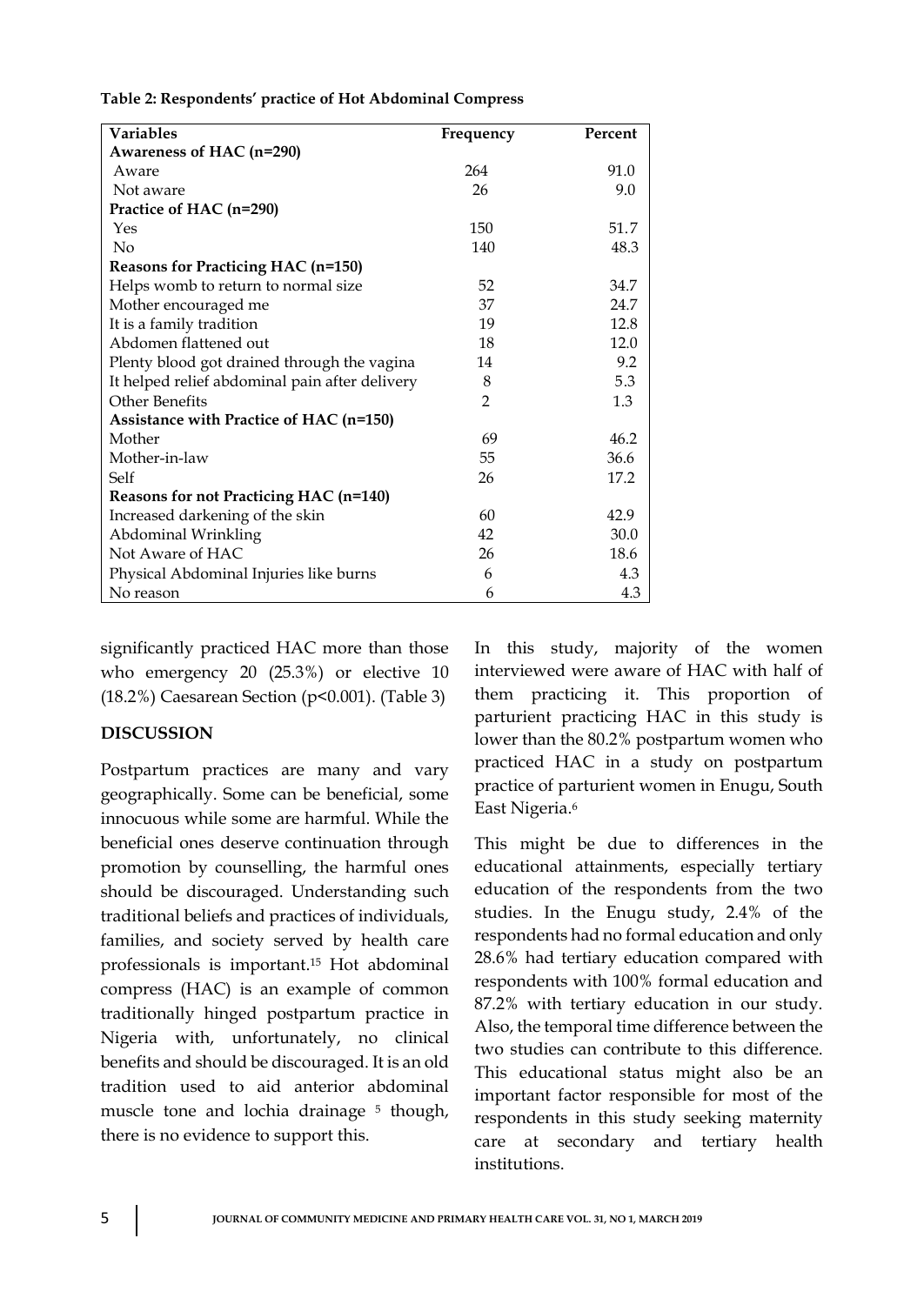| Variable                           | cen boeio acmographiq osbienie enanciembries ana p<br>Practice of HAC |                | Chi square | p-value |
|------------------------------------|-----------------------------------------------------------------------|----------------|------------|---------|
|                                    | Yes $(n=150)$                                                         | No $(n=140)$   |            |         |
|                                    | $n(^{0}/_{0})$                                                        | $n(^{0}/_{0})$ |            |         |
| Age                                |                                                                       |                |            |         |
| $\leq$ 25                          | 11(64.7)                                                              | 6(35.3)        |            |         |
| 26-35                              | 107(50.7)                                                             | 104 (49.3)     |            |         |
| 36-45                              | 30(50.0)                                                              | 30(50.0)       |            |         |
| $\geq 46$                          | 2(100.0)                                                              | 0(0.0)         | 3.172      | 0.366   |
| Occupation                         |                                                                       |                |            |         |
| Student                            | 6(37.5)                                                               | 10(62.5)       |            |         |
| Trader                             | 46(60.5)                                                              | 30(39.5)       |            |         |
| Civil servant                      | 60(50.0)                                                              | 60(50.0)       |            |         |
| Housewife                          | 13(52.0)                                                              | 12(48.0)       |            |         |
| Others                             | 25(47.2)                                                              | 28(52.8)       | 4.238      | 0.375   |
| Religion                           |                                                                       |                |            |         |
| Christianity                       | 114 (50.4)                                                            | 112 (49.6)     |            |         |
| Islam                              | 36(56.3)                                                              | 28 (43.8)      | 0.674      | 0.412   |
| <b>Level of Education</b>          |                                                                       |                |            |         |
| $\leqslant$ Secondary              | 24 (64.9)                                                             | 13(35.1)       |            |         |
| Tertiary                           | 126 (49.8)                                                            | 127 (50.2)     | 2.933      | 0.087   |
| <b>Marital Status</b>              |                                                                       |                |            |         |
| Married                            | 146(51.0)                                                             | 140 (49.0)     |            |         |
| Not married                        | 4(100.0)                                                              | 0(0.0)         | 3.786      | 0.052   |
| <b>Tribe</b>                       |                                                                       |                |            |         |
| Yoruba                             | 130 (51.2)                                                            | 124 (48.8)     |            |         |
| Igbo                               | 10(50.0)                                                              | 10(50.0)       |            |         |
| Hausa                              | 2(50.0)                                                               | 2(50.0)        |            |         |
| Edo                                | 8(66.7)                                                               | 4(33.3)        | 1.132      | 0.067   |
| Parity                             |                                                                       |                |            |         |
| $\mathbf{1}$                       | 39(26.0)                                                              | 27(19.3)       |            |         |
| $2-4$                              | 109(72.7)                                                             | 108(77.1)      |            |         |
| $\geq 5$                           | 2(1.3)                                                                | 5(3.6)         | 11.800     | 0.296   |
| <b>Place of Antenatal Care</b>     |                                                                       |                |            |         |
| Non-formal                         |                                                                       |                |            |         |
| <b>Mission Home</b>                | 4(66.7)                                                               | 2(33.3)        |            |         |
| <b>Traditional Birth Attendant</b> | 2(100.0)                                                              | 0(0.0)         |            |         |
| Formal                             |                                                                       |                |            |         |
| General Hospital                   | 88 (48.9)                                                             | 92(51.1)       |            |         |
| <b>Tertiary Hospital</b>           | 56 (54.9)                                                             | 46(45.1)       | 3.395      | 0.335   |
| Mode of delivery                   |                                                                       |                |            |         |
| Vaginal Delivery                   | 120 (76.9)                                                            | 36(23.1)       |            |         |
| <b>Elective Caesarean Section</b>  | 10(18.2)                                                              | 45(81.8)       |            |         |
| <b>Emergency Caesarean Section</b> | 20(25.3)                                                              | 59 (74.7)      | 85.854     | < 0.001 |

**Table 3: Association between socio-demographic/obstetric characteristics and practice of HAC**

Educational attainment is an important determinant of maternal health. Higher levels of education have been associated with improved family planning and other reproductive health services uptake. Tarekegn et al in the review of 2011 Ethiopian demographic and health survey on determinants of utilization of maternal health services find that education of women, among

others, were significantly associated with the use of maternal health services. 16

Majority of the women who participated in this study were between the ages of 26-35years with a mean age of  $31.88 \pm 5.1$  years. These represent the active reproductive years that need counselling against this hazardous practice to prevent its continuation. These young mothers, especially when they are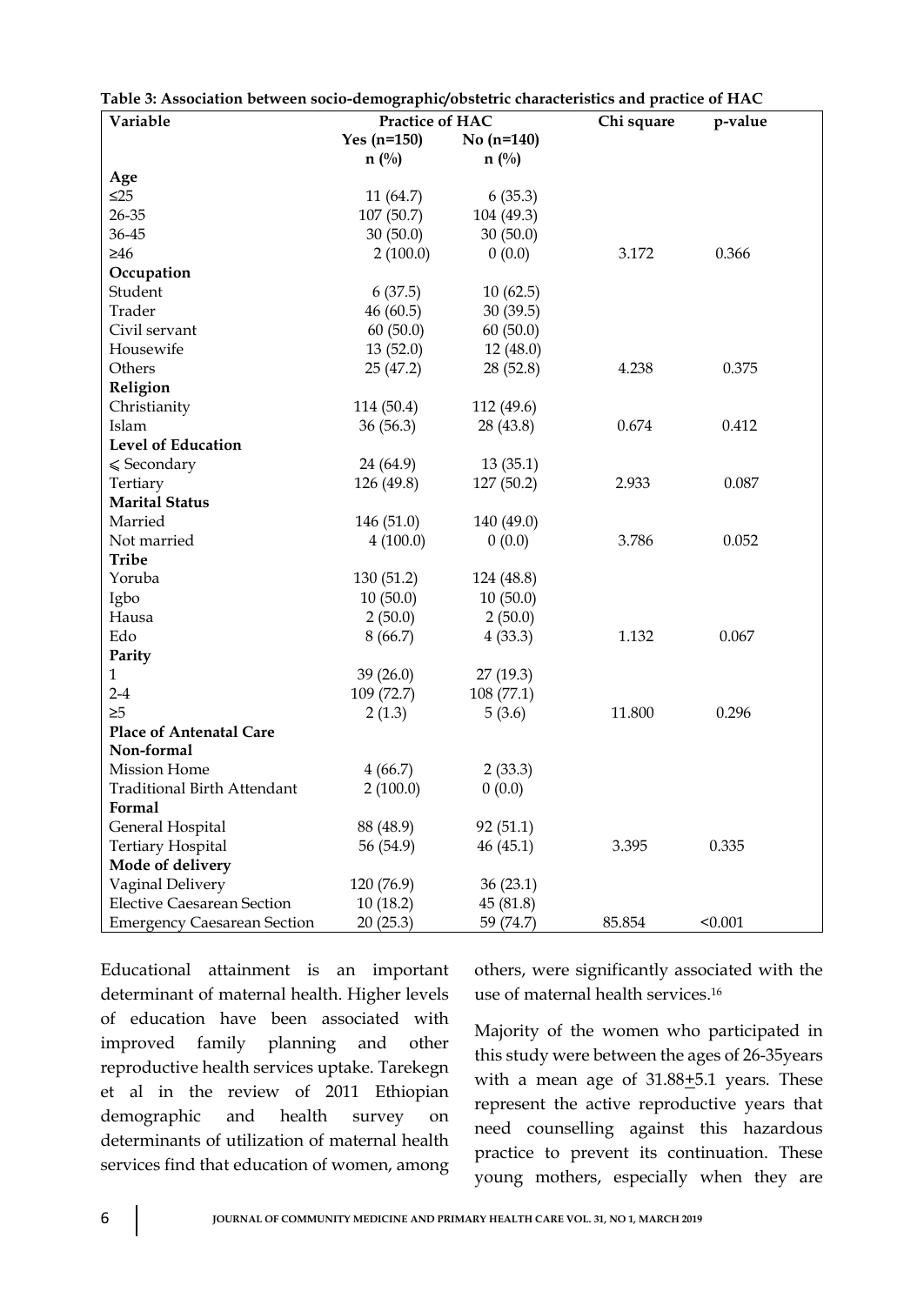primigravidae, tend to have less freedom of expression of issues surrounding pregnancy and postpartum care in the presence of considered more experience mother- in- laws and mothers who are, usually, less enthusiastic about subsequent deliveries. In a study of delivery and postpartum practices among new mothers in Laputta, Myanmar, the investigators find that the despite adequate knowledge of modern postpartum practices by these new mothers mothers-in-laws' beliefs in traditional practices were particularly strong and influenced the young mothers postpartum practices.17 Also, the eagerness of this category of parturient women with less motherhood experiences to quickly return to their non-parous practices like resumption of sexual intercourse may make them readily accept HAC.

Iliyasu and his co-investigators find that early resumption of sexual activities was commoner among the younger and less parous women in their study of correlates of postpartum sexual activity and contraceptive use in Kano, Northern Nigeria.<sup>18</sup> All these were demonstrated in this study, albeit not to statistically significant level. More of the women with lower parities practiced HAC comparatively with the grand-multiparous women with either encouragement and/or assistance from their mothers or mothers-inlaw. Also, the role of repeated counseling from antenatal visits from subsequent pregnancies might contribute to the observed less practice of HAC by multiparous women. Quality antenatal care (ANC) provides one of the most effective ways of educating mothers on the preventive, promotive and curative cares relating to pregnancy, labour and puerperium. Its under-usage as well as its poor qualities have been associated with several practices that have no scientific bases and, as such, associated with adverse maternal outcomes. <sup>19</sup>

More of the respondents, though not statistically significant (p=0.335), who had ANC in informal settings like traditional birth attendant and mission homes practiced HAC compared with those who had antenatal care in formal settings. This finding emphasized the negative roles competing traditional believes and practices are having on the important roles of antenatal care in promoting the right prenatal and postnatal practices in our settings. <sup>20</sup> In a study to understand the barriers to antenatal care utilization in a district in Malawi, cultural beliefs were mentioned as some of the important factors.<sup>21</sup> It is, therefore, imperative that there is need to address these deeply rooted culture and traditions as we strive to upgrade infrastructure and strengthen the competencies of health personnel to achieve improved maternity outcomes. Vaginal delivery was significantly associated with the practice of HAC than caesarean delivery (p<0.001). This can be explained by postpartum recovery after vaginal delivery being, usually, faster than for caesarean delivery with associated earlier discharge from the hospital. Vaginal delivery was an important predictor of early and quality discharge after birth in an adaptation to transitions conceptual framework guided descriptive correlational study of 185 Englishand Spanish-speaking postpartum mothers by Malagon-Maldonado and colleagues in United State of America.22 Also, there is a tendency to practice abdominal care, including HAC, because there is less fear of interference arising from perceived safety of the procedure.<sup>23</sup>

The respondents practiced HAC for varied reasons which include personal reasons like the belief that it helps with uterine involutions and flattening of the abdomen, help with lochia flow and provides some pain relief. These reasons are similar to those given for such postpartum practices in other studies.<sup>6, 17,</sup>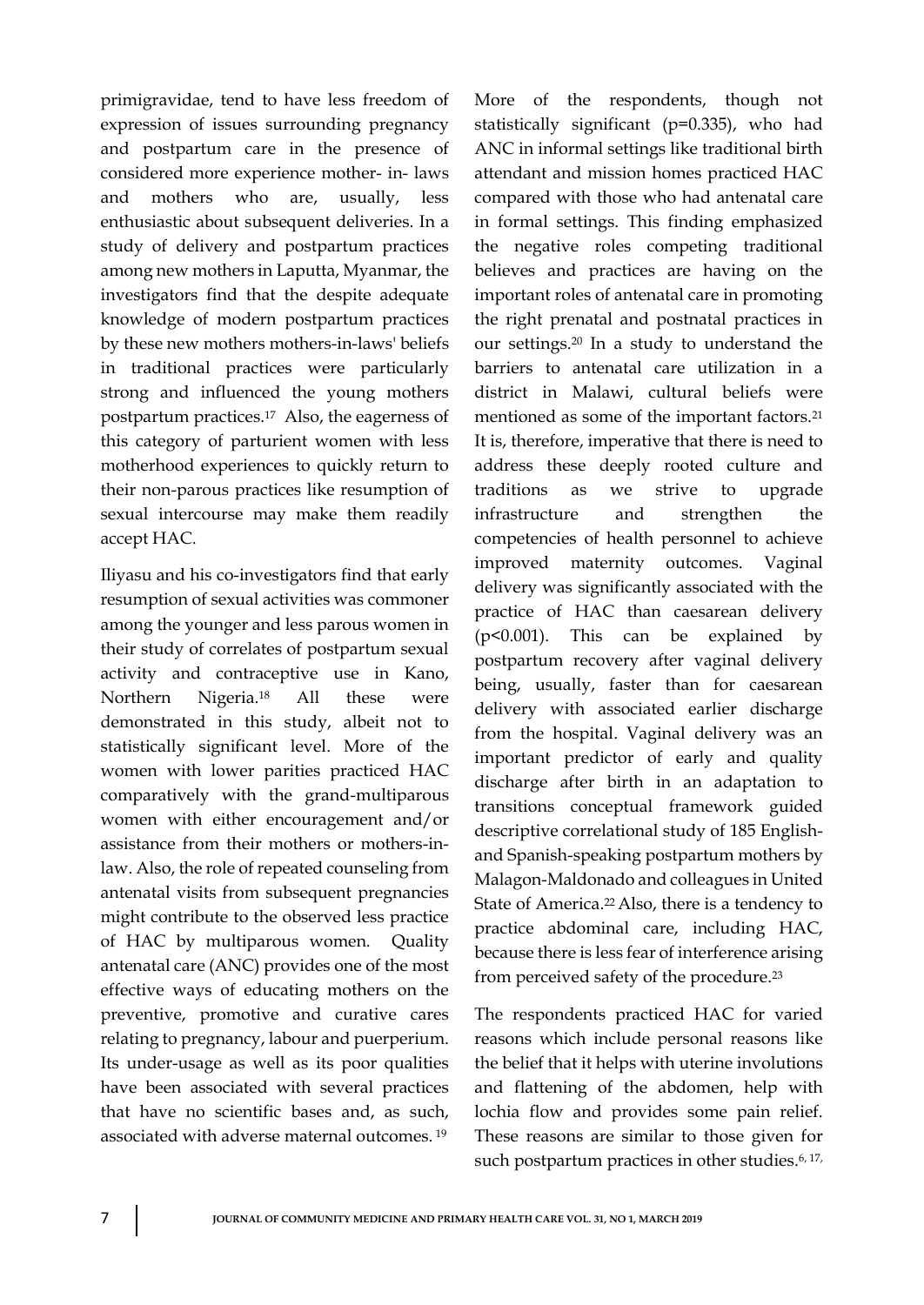<sup>24</sup> The influential roles of the mothers and mothers-in-law in maintaining some of these practices that have no scientific basis were obvious from this study. Their encouragement and assistance in the practice of HAC were clearly shown in this this study. In about onequarter of our respondents, their mother was responsible for encouraging them to practice HAC and more than three-quarters of the mothers and mothers-in-law assisted with the practice of HAC. These culturally embedded attitudes and beliefs, passed down by these mothers and grandmothers who are considered more experienced, affect people's lifestyle and health practices like the practice of HAC.

It is important for husbands, parents, in-laws, health care workers, policy makers and all stakeholders responsible for obstetric services to gain an understanding of these potentially harmful customs and cultural beliefs so that health education programmes that dissuade women from resorting to these practices can be incorporated in maternal and child health care services.<sup>25</sup> These influential roles of mothers and mothers-in-laws on postpartum practices of parturient were further confirmed in that majority of the parturient that practiced HAC were assisted by their mothers or mother-inlaw and 12.8% practiced HAC as a family tradition. The level of education, the occupation of the mothers and mothers-inlaw, though not specifically evaluated in this study, may play significant role on their availability and attitude towards the practice of HAC. Maternal mortality is a global public health problem and reflects issues of inequality and injustice. Some of its causes resulting from patients' cultural health beliefs and practices are preventable. <sup>26</sup> These usually conflict with evidence-supported biomedical healthcare values and practices. The public health implications of these is persistence of high burden of maternal morbidities and

mortalities and failure to achieve the targets of Sustainable Development Goal 3 as anticipated by the year 2030.

Though this study has shown that practice of postpartum hot abdominal compression is high, it is not without some limitations especially being a single institution experience. While this practice with no scientific basis and clinical benefit is still going on in our environment, the reasons as shown in this study and other similar studies need further evaluation especially using qualitative studies and involving identified stakeholders in its practice like the mothers and mothers-inlaw of the respondents because of the identified deep cultural association. Also, there is need to involve participants across the secondary and primary public health facilities and, possibly, private health facilities to better understand this culturally deep-rooted practice at all levels of health care services. This will also allow the understanding of the interplay of rural and urban geographical, socio-cultural and infrastructural differences in the practice of HAC and other postpartum practices.

**Acknowledgment:** The authors wish to acknowledge the participants for their willingness to be part of this study. The cooperation of the nursing and other support staff of the postnatal clinic of Obstetrics and Gynaecology Department, University College Hospital, Ibadan, Nigeria is deeply appreciated.

**Conflict of Interest:** None for declaration by any of the authors

### **REFERENCES**

1. Okendo C, Ezem BU, Ojiyi EE. Still birth rate in a teaching hospital in South-Eastern Nigeria: A silent Tragedy. Ann Med Health Sci. Res. 2012; 2: 176-179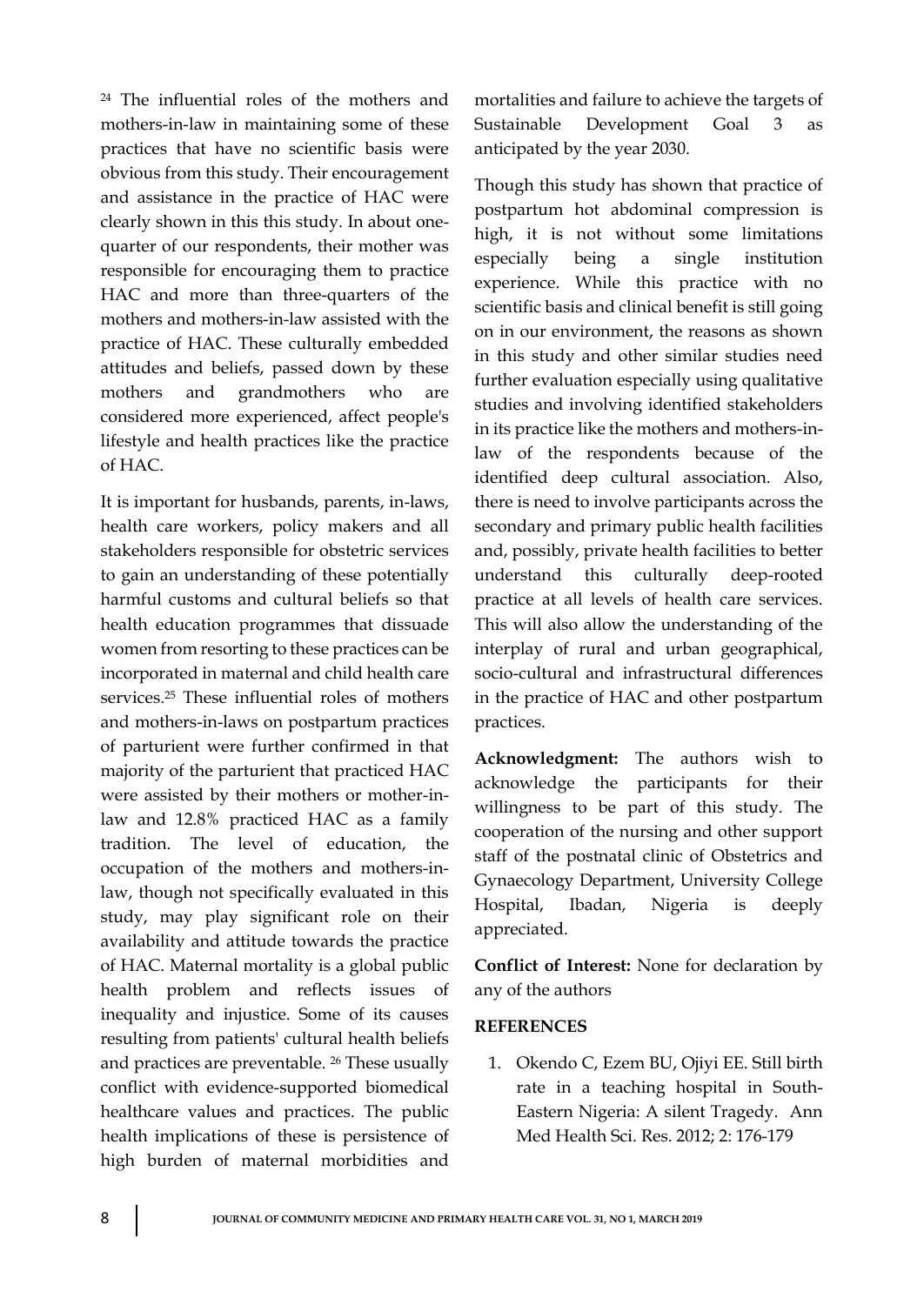- 2. Edmonds DK. Puerperium and Lactation. In: Edmonds DK, Christoph Lees and Tom Bourne editor. Dewhurst's textbook of Obstetrics and Gynaecology 9th ed. Wiley BlackWell; 2018. 433-444.
- 3. [Acharya](https://www.ncbi.nlm.nih.gov/pubmed/?term=Acharya%20J%5BAuthor%5D&cauthor=true&cauthor_uid=27308836) J, [Kaehler](https://www.ncbi.nlm.nih.gov/pubmed/?term=Kaehler%20N%5BAuthor%5D&cauthor=true&cauthor_uid=27308836) N, [Marahatta](https://www.ncbi.nlm.nih.gov/pubmed/?term=Marahatta%20SB%5BAuthor%5D&cauthor=true&cauthor_uid=27308836) SB, [Mishra](https://www.ncbi.nlm.nih.gov/pubmed/?term=Mishra%20SR%5BAuthor%5D&cauthor=true&cauthor_uid=27308836) SR, [Subedi](https://www.ncbi.nlm.nih.gov/pubmed/?term=Subedi%20S%5BAuthor%5D&cauthor=true&cauthor_uid=27308836) S, [Adhikari](https://www.ncbi.nlm.nih.gov/pubmed/?term=Adhikari%20B%5BAuthor%5D&cauthor=true&cauthor_uid=27308836) B. Hidden costs of hospital-based delivery from two tertiary hospitals in Western Nepal. [PLoS One.](https://www.ncbi.nlm.nih.gov/pmc/articles/PMC4911061/) 2016; 11(6): e0157746.
- 4. Kaelin AA, Honart A, Monteagudo A, McClelland S, Basher B, Timor‐Tritsch IE. Cesarean delivery changes the natural position of the uterus on transvaginal ultrasonography. Journal of Ultrasound in Medicine. 2018; 37(5): 1179-1183.
- 5. Paliulyte V, Drasutiene GS, Ramasauskaite D, Bartkeviciene D, Zakareviciene J, Kurmanavicius J. Physiological uterine involution in primiparous and multiparous women: Ultrasound Study. [Obstet Gynaecol Int.](https://www.ncbi.nlm.nih.gov/pubmed/?term=Physiological+Uterine+Involution+in+Primiparous+and+Multiparous+Women%3A+Ultrasound+Study) 2017; 6739345. doi: 10.1155/2017/6739 345.
- 6. Okeke TC, Ugwu EO, Ezenyeaku CCT, Ikeako LC, Okezie OA. Postpartum practices of parturient women in Enugu, South East Nigeria. Annals of Medical and Health Sciences Research. 2013; 3(1): 47-50.
- 7. [Yugbaré Belemsaga D,](https://www.ncbi.nlm.nih.gov/pubmed/?term=Yugbar%C3%A9%20Belemsaga%20D%5BAuthor%5D&cauthor=true&cauthor_uid=30305123) [Goujon A,](https://www.ncbi.nlm.nih.gov/pubmed/?term=Goujon%20A%5BAuthor%5D&cauthor=true&cauthor_uid=30305123) [Bado](https://www.ncbi.nlm.nih.gov/pubmed/?term=Bado%20A%5BAuthor%5D&cauthor=true&cauthor_uid=30305123)  [A,](https://www.ncbi.nlm.nih.gov/pubmed/?term=Bado%20A%5BAuthor%5D&cauthor=true&cauthor_uid=30305123) [Kouanda S,](https://www.ncbi.nlm.nih.gov/pubmed/?term=Kouanda%20S%5BAuthor%5D&cauthor=true&cauthor_uid=30305123) [Duysburgh E,](https://www.ncbi.nlm.nih.gov/pubmed/?term=Duysburgh%20E%5BAuthor%5D&cauthor=true&cauthor_uid=30305123) [Temmerman M,](https://www.ncbi.nlm.nih.gov/pubmed/?term=Temmerman%20M%5BAuthor%5D&cauthor=true&cauthor_uid=30305123) [Degomme O.](https://www.ncbi.nlm.nih.gov/pubmed/?term=Degomme%20O%5BAuthor%5D&cauthor=true&cauthor_uid=30305123) Integration of postpartum care into child health and immunization services in Burkina Faso: Findings from a crosssectional study. [Reprod Health.](https://www.ncbi.nlm.nih.gov/pubmed/30305123) 2018 Oct 11; 15(1): 171. doi: 10.1186/s12978-018- 0602-8.
- 8. [Boonruab](https://www.ncbi.nlm.nih.gov/pubmed/?term=Boonruab%20J%5BAuthor%5D&cauthor=true&cauthor_uid=29405762) J, [Nimpitakpong](https://www.ncbi.nlm.nih.gov/pubmed/?term=Nimpitakpong%20N%5BAuthor%5D&cauthor=true&cauthor_uid=29405762) N, [Damjuti](https://www.ncbi.nlm.nih.gov/pubmed/?term=Damjuti%20W%5BAuthor%5D&cauthor=true&cauthor_uid=29405762) W. The distinction of Hot Herbal Compress, Hot Compress, and Topical Diclofenac as Myofascial Pain Syndrome

Treatment. [J Evid Based Integr Med.](https://www.ncbi.nlm.nih.gov/pmc/articles/PMC5871049/) 2018; 23: 215658721775 3451.

- 9. [Ran QZ,](https://www.ncbi.nlm.nih.gov/pubmed/?term=Ran%20QZ%5BAuthor%5D&cauthor=true&cauthor_uid=19391531) [Shi AL.](https://www.ncbi.nlm.nih.gov/pubmed/?term=Shi%20AL%5BAuthor%5D&cauthor=true&cauthor_uid=19391531) Study on SHI's Bian stone comprehensive therapy for rehabilitation after induced abortion. [Zhongguo Zhen Jiu.](https://www.ncbi.nlm.nih.gov/pubmed/19391531) 2009; 29(2): 103-105.
- 10. Ngunyulu, RN, Mulaudzi, FM. Indigenous practices regarding postnatal care at Sikhunyani Village in the Limpopo Province of South Africa. Africa Journal of Nursing and Midwife. 2009; 11(1): 48-64
- 11. Medical Dictionary for the Health Professions and Nursing. (2012). Accessed June 5 2018 from https://medical-dictionary.thefree dictionary.com/hot+compress.
- 12. Ali AA, Rayis DA, Mamoun M, Adam I. Use of family planning methods in Kassala, Eastern Sudan. BMC Res Notes. 2011; 4(1): 43
- 13. Ali AA, Adam I. Lack of antenatal care, education and high maternal mortality in Kassala hospital, eastern Sudan during 2005-2009. [J Matern Fetal Neonatal Med.](https://www.ncbi.nlm.nih.gov/pubmed/?term=Lack+of+antenatal+care%2C+education+and+high+maternal+mortality+in+Kassala+hospital%2C+eastern+Sudan+during+2005-2009) 2011 Aug; 24(8): 1077-1078
- 14. World Health Organization. Essential Antenatal, Perinatal and Postpartum Care Training Modules, 2003. WHO Regional Office for Europe, Copenhagen, Denmark.
- 15. [Altuntuğ K](https://www.ncbi.nlm.nih.gov/pubmed/?term=Altuntu%C4%9F%20K%5BAuthor%5D&cauthor=true&cauthor_uid=29777646), [Anık Y](https://www.ncbi.nlm.nih.gov/pubmed/?term=An%C4%B1k%20Y%5BAuthor%5D&cauthor=true&cauthor_uid=29777646), [Ege E.](https://www.ncbi.nlm.nih.gov/pubmed/?term=Ege%20E%5BAuthor%5D&cauthor=true&cauthor_uid=29777646) Traditional practices of mothers in the postpartum period: Evidence from Turkey. [Afr J](https://www.ncbi.nlm.nih.gov/pubmed/29777646)  [Reprod Health.](https://www.ncbi.nlm.nih.gov/pubmed/29777646) 2018 Mar; 22(1): 94-102. doi: 10.29063/ajrh2018/v22i1.9.
- 16. [Tarekegn SM,](https://www.ncbi.nlm.nih.gov/pubmed/?term=Tarekegn%20SM%5BAuthor%5D&cauthor=true&cauthor_uid=24886529) [Lieberman LS,](https://www.ncbi.nlm.nih.gov/pubmed/?term=Lieberman%20LS%5BAuthor%5D&cauthor=true&cauthor_uid=24886529) [Giedraitis](https://www.ncbi.nlm.nih.gov/pubmed/?term=Giedraitis%20V%5BAuthor%5D&cauthor=true&cauthor_uid=24886529)  [V.](https://www.ncbi.nlm.nih.gov/pubmed/?term=Giedraitis%20V%5BAuthor%5D&cauthor=true&cauthor_uid=24886529) Determinants of maternal health service utilization in Ethiopia: analysis of the 2011 Ethiopian Demographic and Health Survey. [BMC Pregnancy](https://www.ncbi.nlm.nih.gov/pubmed/24886529)  [Childbirth.](https://www.ncbi.nlm.nih.gov/pubmed/24886529) 2014; 7(14): 161.
- 17. [Diamond-Smith N,](https://www.ncbi.nlm.nih.gov/pubmed/?term=Diamond-Smith%20N%5BAuthor%5D&cauthor=true&cauthor_uid=27212423) [Thet MM,](https://www.ncbi.nlm.nih.gov/pubmed/?term=Thet%20MM%5BAuthor%5D&cauthor=true&cauthor_uid=27212423) [Khaing](https://www.ncbi.nlm.nih.gov/pubmed/?term=Khaing%20EE%5BAuthor%5D&cauthor=true&cauthor_uid=27212423)  [EE,](https://www.ncbi.nlm.nih.gov/pubmed/?term=Khaing%20EE%5BAuthor%5D&cauthor=true&cauthor_uid=27212423) [Sudhinaraset M.](https://www.ncbi.nlm.nih.gov/pubmed/?term=Sudhinaraset%20M%5BAuthor%5D&cauthor=true&cauthor_uid=27212423) Delivery and postpartum practices among new